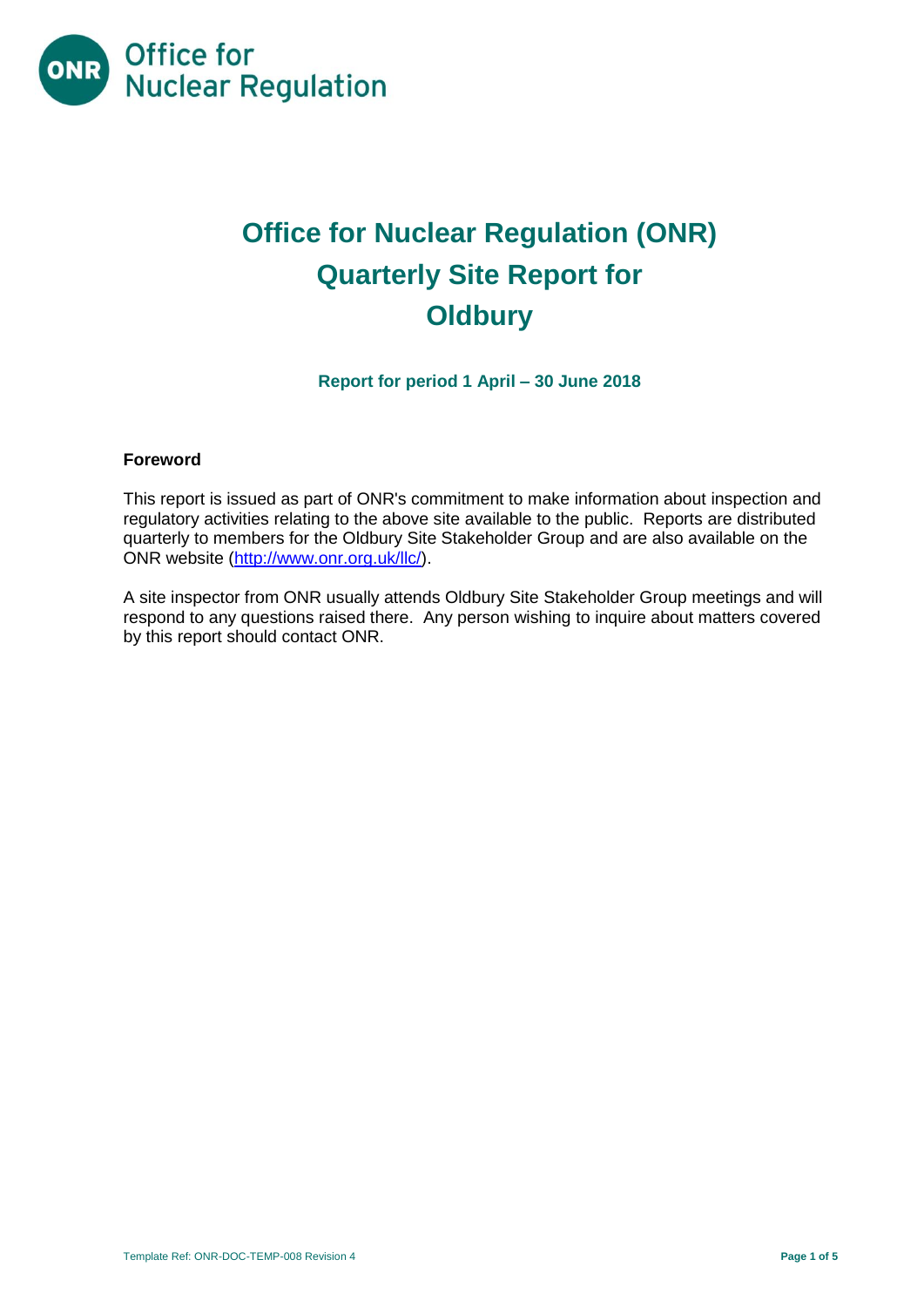# **TABLE OF CONTENTS**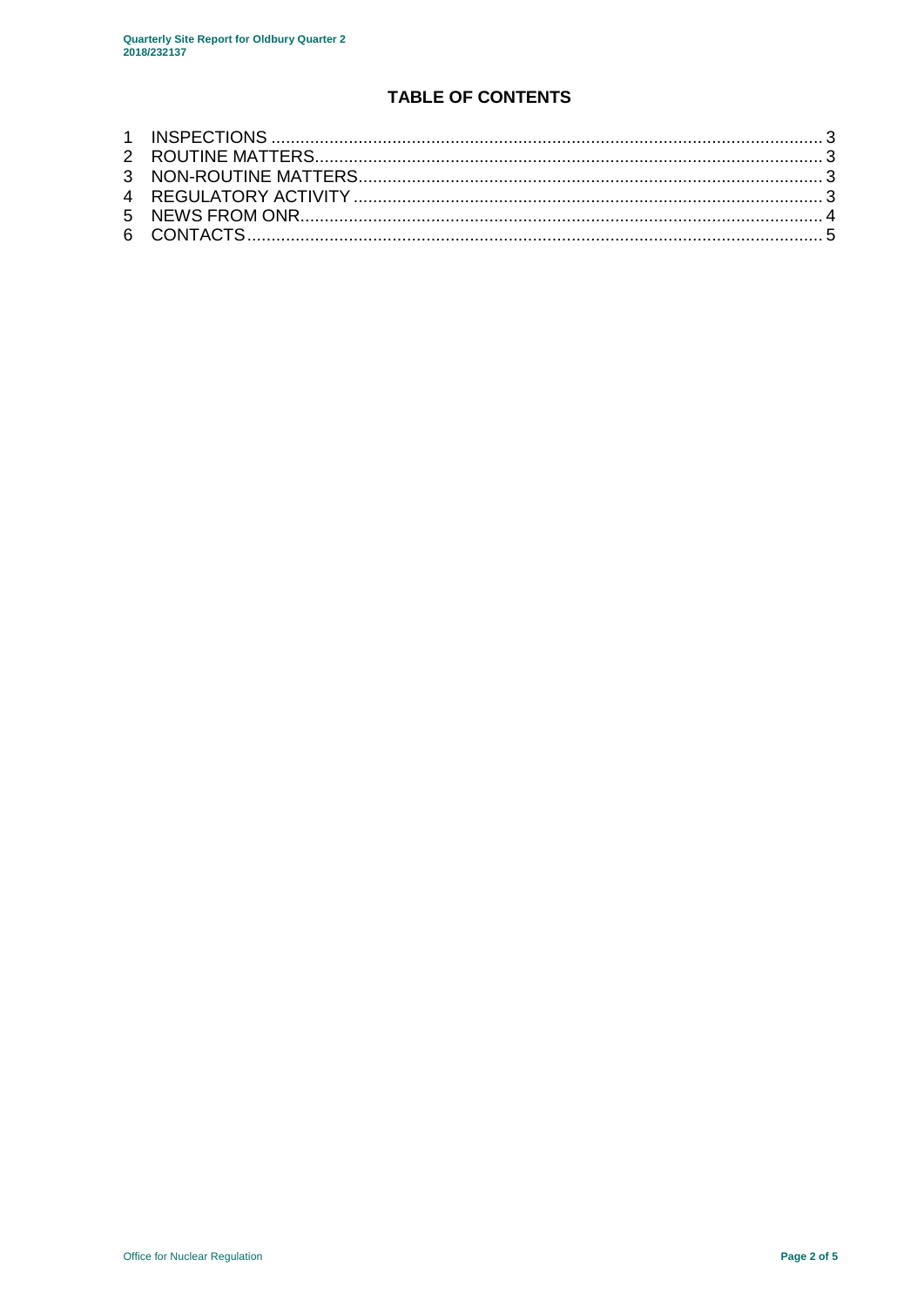# <span id="page-2-0"></span>**1 INSPECTIONS**

#### **1.1 Dates of inspection**

No inspections were undertaken during this quarter.

#### <span id="page-2-1"></span>**2 ROUTINE MATTERS**

#### **2.1 Inspections**

Inspections are undertaken as part of the process for monitoring compliance with:

- The conditions attached by ONR to the nuclear site licence granted under the Nuclear Installations Act 1965 (NIA65) (as amended);
- The Energy Act 2013;
- The Health and Safety at Work Act 1974 (HSWA74); and
- Regulations made under HSWA74, for example the Ionising Radiations Regulations 1999 (IRR99) and the Management of Health and Safety at Work Regulations 1999 (MHSWR99).

The inspections entail monitoring licensee's actions on the site in relation to incidents, operations, maintenance, projects, modifications, safety case changes and any other matters that may affect safety. The licensee is required to make and implement adequate arrangements under the conditions attached to the licence in order to ensure legal compliance. Inspections seek to judge both the adequacy of these arrangements and their implementation.

No inspections were undertaken during this quarter.

#### **2.2 Other work**

The first of a series of monthly telephone conferences took place during this quarter. These telephone conferences aim to provide the site's regulators (ONR and the Environment Agency) with an update on programme and safety performance on a routine basis.

#### <span id="page-2-2"></span>**3 NON-ROUTINE MATTERS**

Licensees are required to have arrangements to respond to non-routine matters and events. ONR inspectors judge the adequacy of the licensee's response, including actions taken to implement any necessary improvements.

There were no matters of significance to report during this period.

#### <span id="page-2-3"></span>**4 REGULATORY ACTIVITY**

ONR may issue formal documents to ensure compliance with regulatory requirements. Under nuclear site licence conditions, ONR issues regulatory documents, which either permit an activity or require some form of action to be taken; these are usually collectively termed 'Licence Instruments', but can take other forms. In addition, inspectors may issue Enforcement Notices to secure improvements to safety.

<span id="page-2-4"></span>No licence instruments were issued during this period.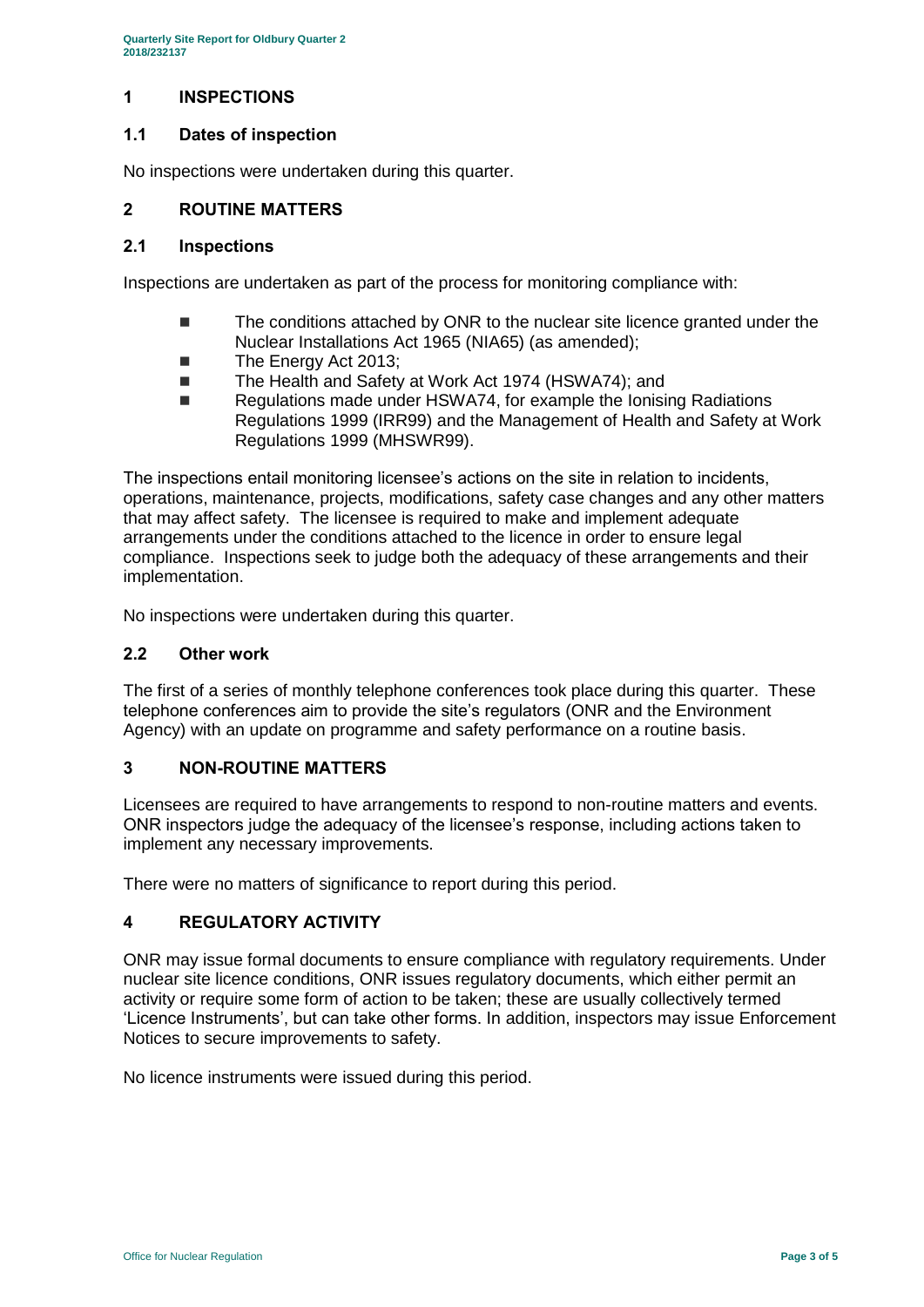# **5 NEWS FROM ONR**

#### **5.1 Stakeholder Engagement**

On 9 May 2018 we held our ONR annual Industry Conference, with the theme - 'Public Safety – everyone's responsibility.' Delegates from more than 45 different organisations attended, and we were delighted that Richard Harrington, Parliamentary under Secretary of State, Minister for Business and Industry, was able to join us to deliver a keynote speech. The conference provided us with an opportunity to engage directly with senior representatives from across industry and government on a number of topical and strategic issues affecting the sector.

As part of our continued stakeholder engagement work, we welcomed finance professionals from a number of nuclear site licensees and dutyholders to seminars in London and Birmingham in June. Led by our Finance Director, Sarah High, we hosted the seminars to provide the industry with a better understanding of our charging methodology, the principles we apply, and how the charging process works. To accompany the seminars we have also published a new booklet – [How we charge for Nuclear Regulation](http://www.onr.org.uk/documents/2018/how-we-charge-for-nuclear-regulation.pdf) – which is available on our [website.](http://www.onr.org.uk/documents/2018/how-we-charge-for-nuclear-regulation.pdf)

The next ONR/NGO engagement forum will take place on 11 October in London. This is a forum to discuss strategic, cross-cutting regulatory matters. Site specific matters are normally addressed via Site Stakeholder Groups. We are always keen to engage with a range of stakeholders and groups on nuclear safety and security issues, so if you do represent a nuclear-interest Non-Governmental Organisation, and are not already involved through our forum or via a Site Stakeholder Group, then please get in touch with the ONR Communications team for further details, via [contact@onr.gov.uk](mailto:contact@onr.gov.uk)

#### **5.2 Regulatory News**

A delegation from ONR, led by Chief Nuclear Inspector Mark Foy, supported the UK's contribution to the 6th Joint Convention Review Meeting in Vienna. Bringing together 78 countries from around the world, the Joint Convention on the Safety of Spent Fuel Management and the Safety of Radioactive Waste Management is the world's leading international forum for ensuring society and the environment are protected from hazards arising from spent fuel and radioactive waste. Further details can be found on the IAEA [website.](https://www.iaea.org/events/sixth-review-meeting-of-the-contracting-parties-to-the-joint-convention-on-the-safety-of-spent-fuel-management-and-on-the-safety-of-radioactive-waste-management-joint-convention)

In August Mark Foy, will host a webinar on the outcome of the UK report to the joint convention. Further details on how to sign up for the webinar will be advertised on our website and social media channels over the coming weeks.

We have notified Sellafield Ltd of our intention to prosecute the company for offences under Section 2 (1) of the Health and Safety at Work etc. Act (1974). The charge relates to an incident on 5 February 2017, at a facility which handles special nuclear materials, which resulted in personal contamination to a Sellafield Ltd employee. The decision to prosecute follows an ONR investigation into the incident

In May we awarded the contract for delivery of the UK Nuclear Safeguards Information Management and Reporting System (SIMRS) to Axis 12 Ltd. The IT system is necessary for us to establish a domestic safeguards regime after the UK's withdrawal from the Euratom Treaty. The government has now launched the consultation on Nuclear Safeguards Regulation, further details can be found on our [website.](http://news.onr.org.uk/2018/07/government-consults-on-nuclear-safeguards-regulations/)